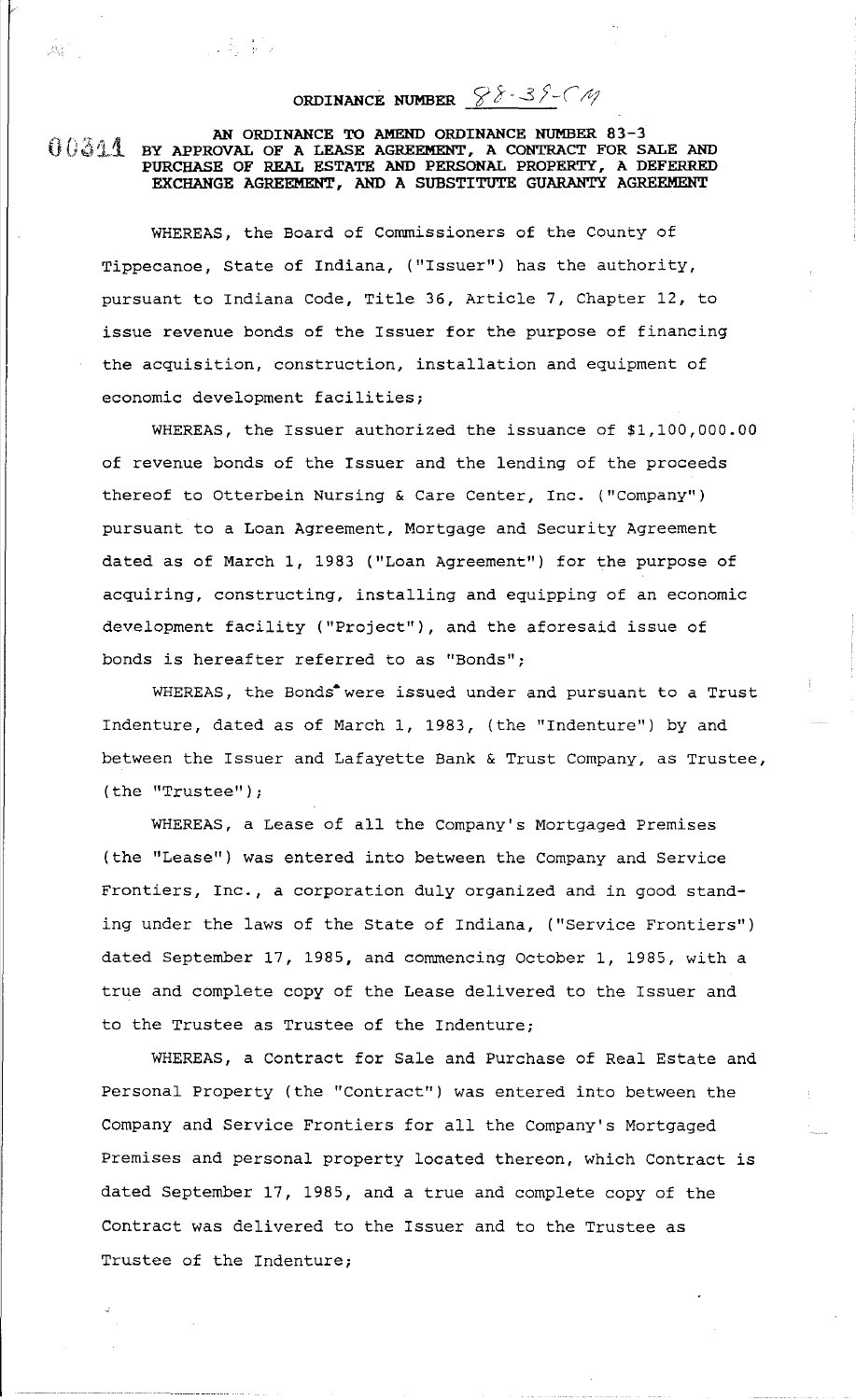## $0.1312$

WHEREAS, in order to enhance the marketability of the Bonds and as an inducement to the purchase of the Bonds, Lawrence F. Teder and Rosemary Teder, husband and wife, and Richard E. Linson and Susan H. Linson, husband and wife, (hereinafter collectively referred to as the "Original Guarantors") entered into a Guaranty Agreement (hereinafter referred to as the "Original Guaranty") with the Trustee;

WHEREAS, the property which was financed with the proceeds of the Bonds is being sold to William Bonsignore ("Bonsignore") pursuant to a certain Deferred Exchange Agreement which is subject to the Lease and the Contract, and Bonsignore will assume and agree to pay the outstanding indebtedness on the Bonds, pursuant to Section 3.5 of the Loan Agreement which requires that, prior to the disposition of all or substantially all of the Company's assets, the express written consent of the holders of a majority of the aggregate principal amount of the Bonds be obtained;

WHEREAS, the property which was financed with the proceeds of the Bonds is being sold by William Bonsignore to Service Frontiers, Inc., an Indiana not-for-profit corporation, which will assume and agree to pay the outstanding indebtedness on the Bonds, pursuant to Section 3.5 of the Loan Agreement which requires that, prior to the disposition of all or substantially all of the Company's assets, the express written consent of the holders of a majority of the aggregate principal amount of the Bonds be obtained;

WHEREAS, upon such sale to Service Frontiers, Inc. and its assumption of obligations under said bond documents, North Central Health Services, Inc. (hereinafter referred to as the "Guarantor") is willing to execute as Guarantor a substitute Guaranty Agreement (hereinafter referred to as the "Guaranty");

WHEREAS, the Original Guarantors wish to be released from their obligations under tte Original Guaranty and to have the Guarantor under the Guaranty substituted therefor; and

WHEREAS, the Original Guaranty provides that it may be amended to the same extent and upon the same conditions that the